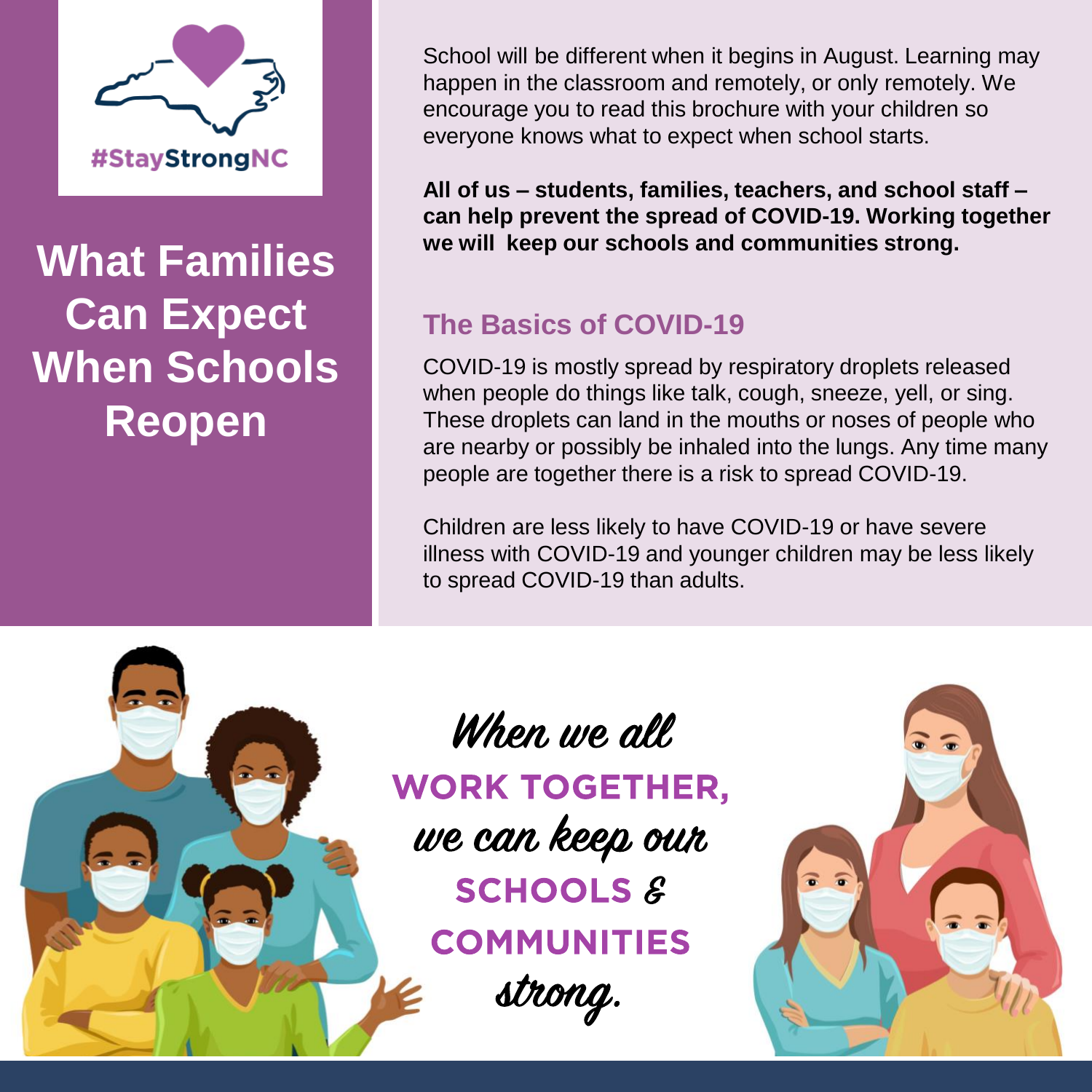# **COVID-19 Symptoms**

#### **Symptoms may appear 2-14 days after someone is exposed to the virus. People with these symptoms may have COVID-19:**

Other symptoms are also possible. Some people infected with COVID-19 may have very mild symptoms or may never have symptoms at all – so they may never know that they were sick.

Schools are required to send students and staff home and/or to medical care if they have:

- Recently tested positive for COVID-19
- Been in close contact with someone who has tested positive for COVID-19, or
- A fever, chills, shortness of breath or difficulty breathing, new loss of taste or smell, or a new cough.

Students and staff must meet certain criteria before they go back to school.

# **School Visitors**

Because the health and safety of students and staff is a top priority, schools will limit outside visitors. Only those directly involved in the education process will be allowed in the building. Family members will not be able to have lunch with their child, volunteer in the classroom, or attend events. Schools will share other ways to engage families.

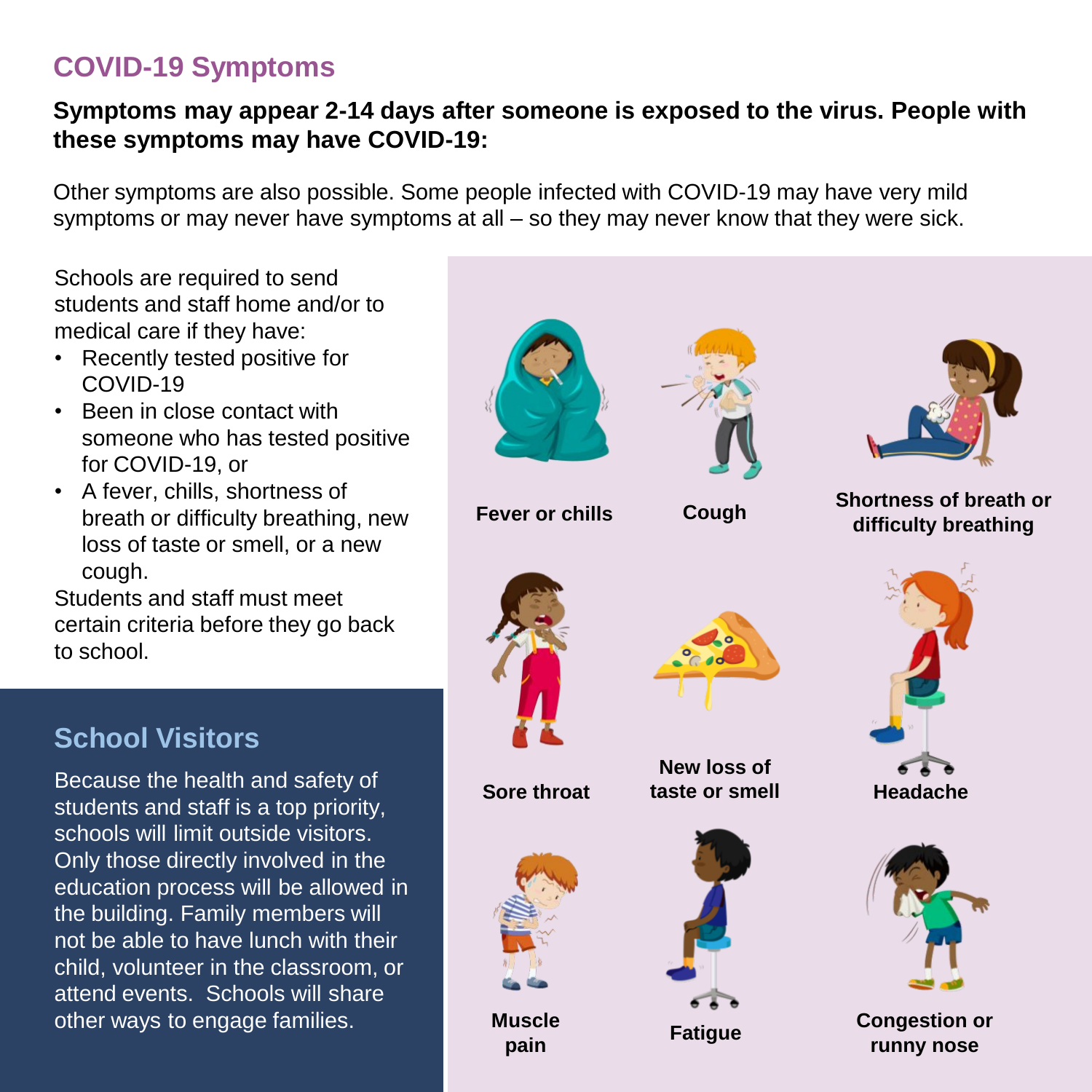# **Staying Safe Throughout the Day**

When children are in school buildings, the day will feel and look different. Some things people used to do at school may not be allowed any more or may be done differently. For example, your child might eat in their classroom instead of the cafeteria or not to share their school supplies with other students. These actions will help prevent the spread of the virus.

# **Cloth Face Coverings**

Wearing a cloth face covering is one of the best things each of us can do to stop the spread of COVID-19. Help your child be prepared by practicing wearing a cloth face covering at home and outside. All K-12 students and all school staff are required to wear face coverings at school. Every school will provide cloth face coverings for students and staff. There will be some people who are unable to wear one due to a significant medical, developmental, or behavioral need. Children should not wear face coverings if they are eating, drinking, or strenuously exercising. Schools will provide ongoing support for students and staff on how to safely put on and remove the cloth face covering to limit their risk of infection. Remember: Cloth face coverings need to be washed every night.



# **Cleaning and Hygiene**

Children will need to keep their hands clean to keep germs from spreading that could make them, other children, or their teachers sick. Teachers and staff will ask students to wash their hands frequently with soap and water for 20 seconds (two rounds of "Happy Birthday"), or they may use a drop of hand sanitizer.



# **Social Distancing**

Students will be asked to leave plenty of space, at least 6 feet, between themselves and other children and staff, and not touch each other. This helps keep germs from spreading that could make your child or their teacher sick.

# **Talking About Feelings**

Teachers will ask your child how they are feeling during the day. It's important to encourage your child to tell an adult if they start to feel sick during the day, or if they are feeling worried about the new health precautions at school.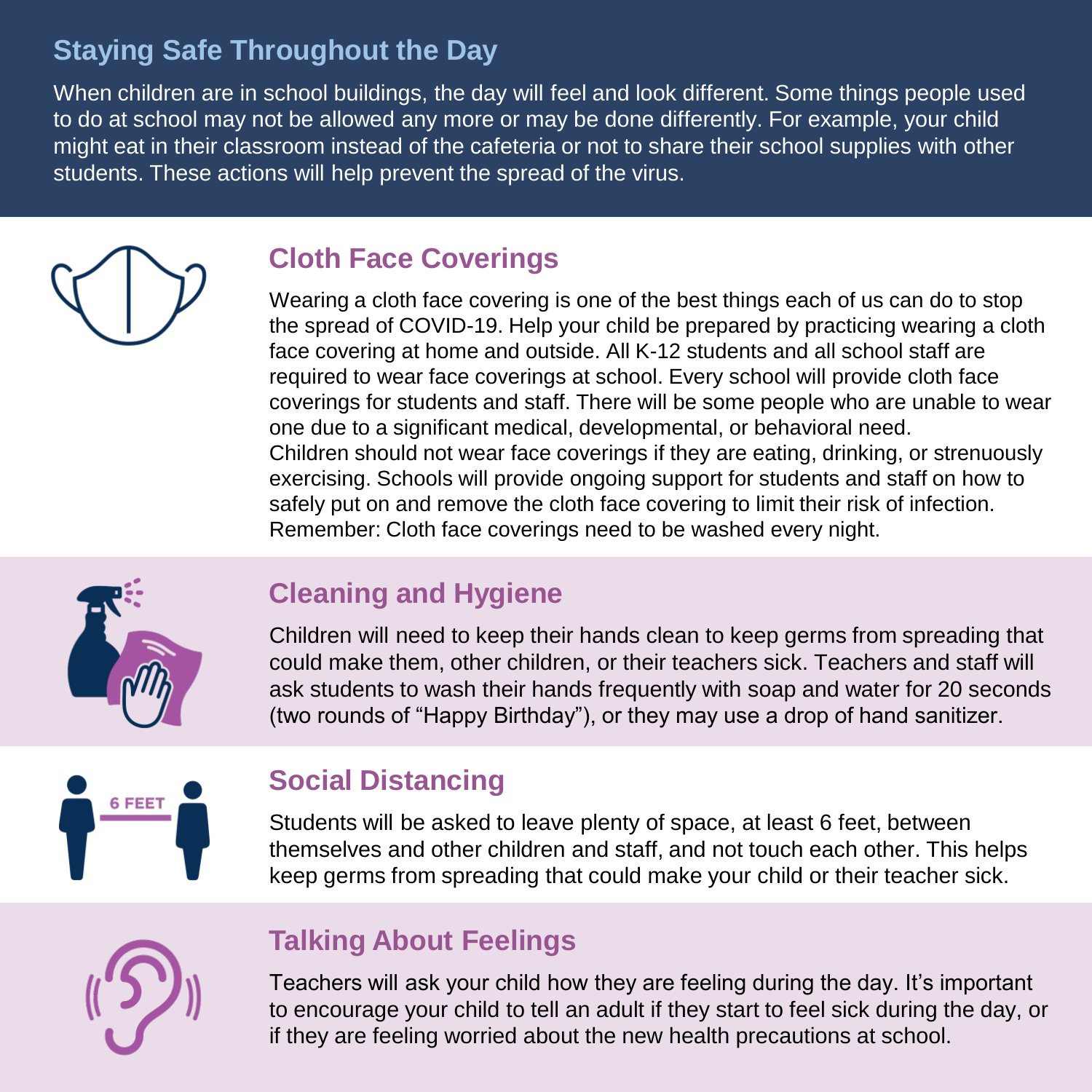**Back to School** 



## **Arriving at school**

Everyone will be screened for COVID-19 before entering a school building. The screening will include a temperature check and questions like, "Have you been near someone with COVID-19." These kinds of screenings are happening in all kinds of building across the country. If your child does not ride the bus, please allow extra time and arrive at school early. Screenings will add time, especially at the beginning of the year. If your child is younger, you may be asked to stay them to help them with screening.

## **School Meals**

Nutritious meals will be available through the School Nutrition Program. Safety procedures will be will be place for meals and snacks. Students and staff will be have to wash hands before and after eating. Your child may be asked to eat in their classroom instead of the cafeteria to maintain social distancing.

## **Getting Ready for the School Day**

Know the symptoms of COVID-19. Be on the alert for any symptoms of COVID-19 in your family members and people you spend time with. Keep your child at home if they show any signs of illness, or if they have been in close contact with anyone diagnosed with COVID-19. All students in kindergarten through 12<sup>th</sup> grade and school staff are required to wear cloth face coverings at school. Every student will receive 5 cloth face coverings. Be sure your child has a cloth face covering when they leave for school. And remember to wear one yourself!

# **Shopping and Supplies**



Schools may request that students bring additional supplies this year such as cloth face coverings, hand sanitizer, plastic bags or other pouches to keep their personal belongings separate from others', and additional items like writing utensils to avoid sharing of materials.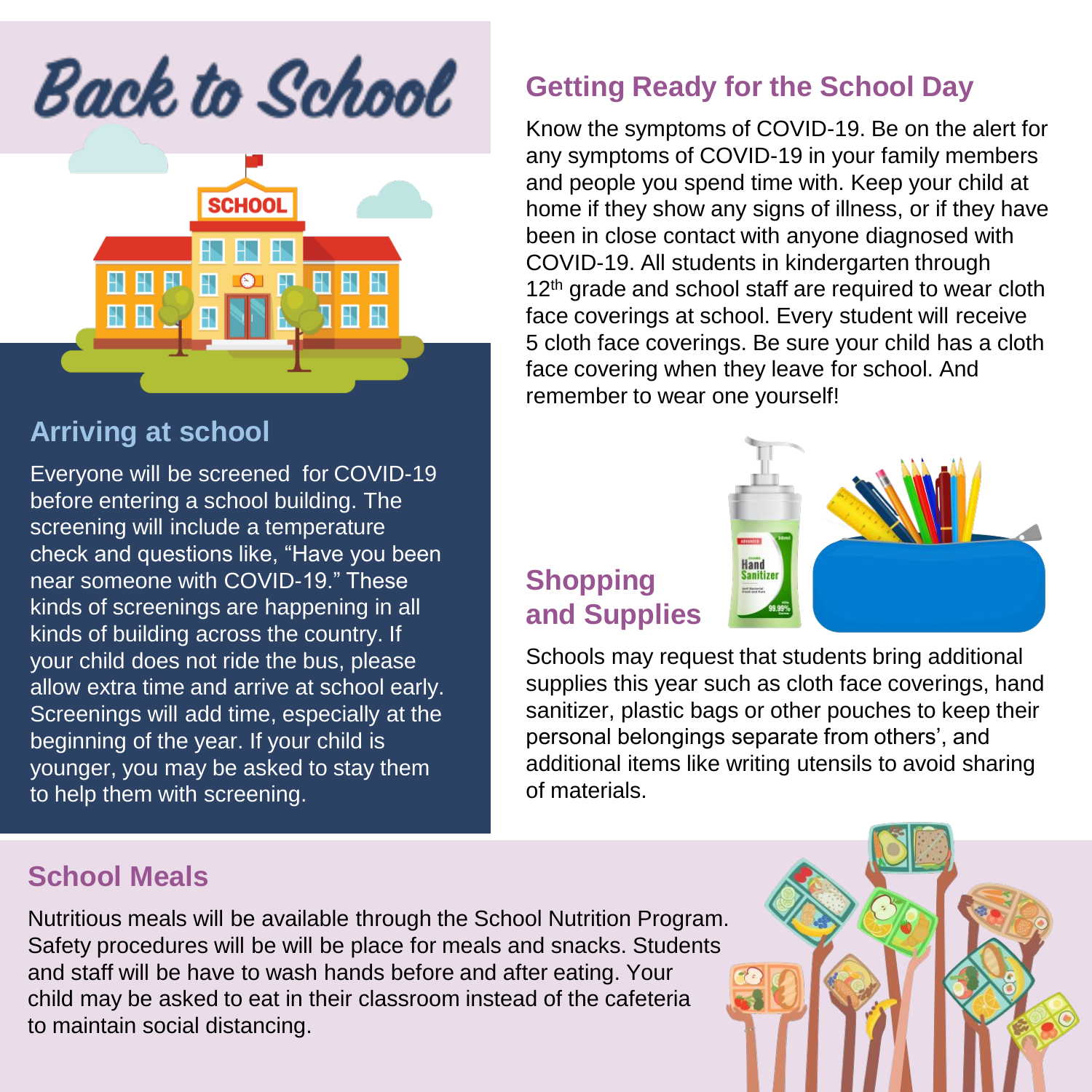## **Washing hands: Follow these five steps every time.**







Wet your hands with clean. running water (warm or cold), turn off the tap, and apply soap.

Lather your hands by rubbing them together with the soap. Lather the backs of your hands, between your fingers, and under your nails.

Scrub your hands for at least 20 seconds. Need a timer? Hum the "Happy Birthday" song from beginning to end twice.



Rinse your hands well under clean, running water.



Dry your hands using a clean towel or air dry them.

\* For more information, visit [www.cdc.gov/handwashing/when-how-handwashing.html](http://www.cdc.gov/handwashing/when-how-handwashing.html)

#### **Use Hand Sanitizer When You Can't Use Soap and Water**

Washing hands with soap and water is the best way to get rid of germs in most situations. If soap and water are not available, you can use an alcohol-based hand sanitizer that contains at least 60% alcohol. You can tell if the sanitizer contains at least 60% alcohol by looking at the product label. Sanitizers can quickly reduce the number of germs on hands in many situations. However:

- Sanitizers do not get rid of all types of germs.
- Hand sanitizers may not be as effective when hands are visibly dirty or greasy.
- Hand sanitizers might not remove harmful chemicals from hands like pesticides and heavy metals.
- Never drink hand sanitizers.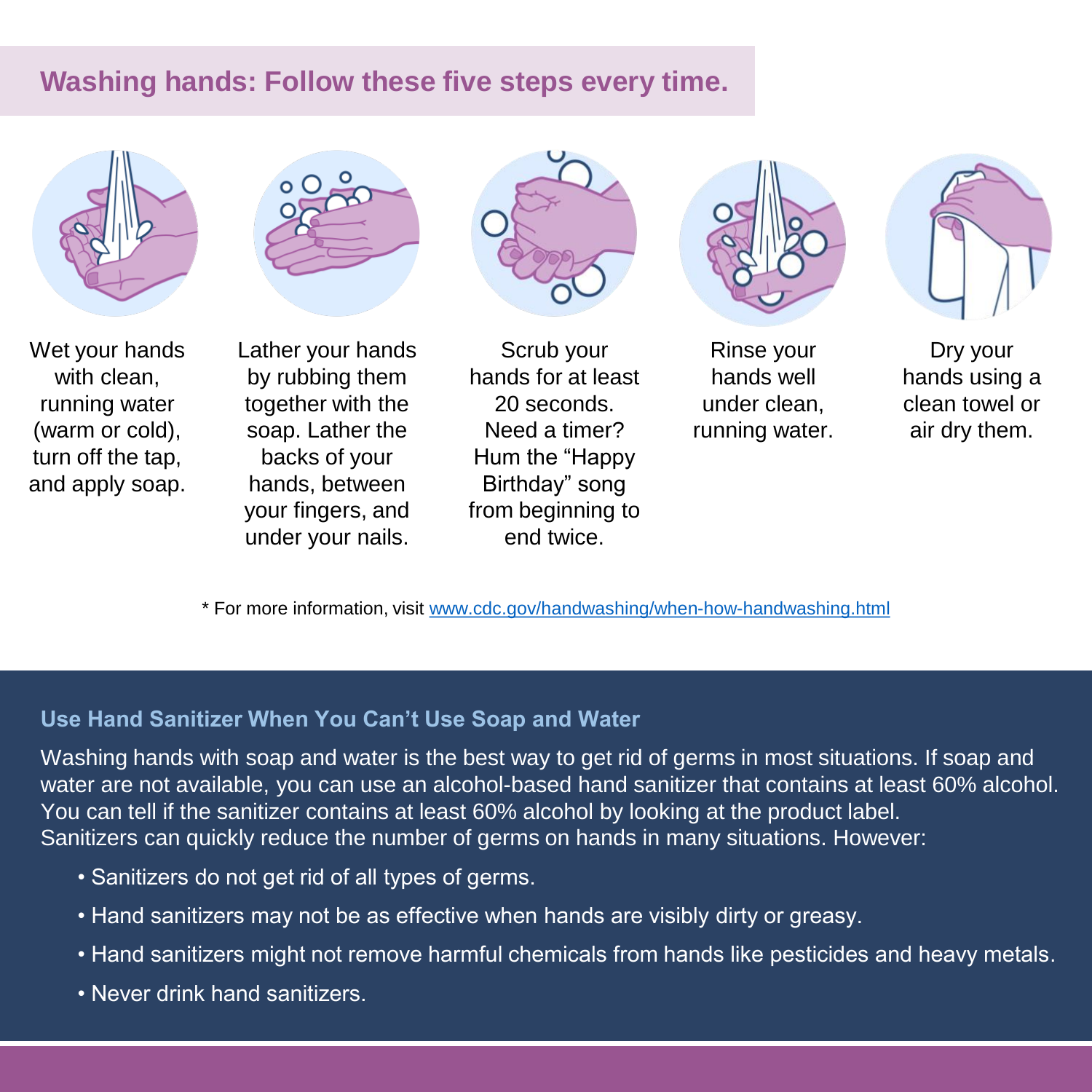# **Riding the Bus**

Help prevent the spread of the virus by making sure your child does not have symptoms before they get on the school bus. Your school may ask you to fill in a form that says your child does not have symptoms before they are allowed to get on the bus. And please remind children to practice staying apart (social distancing) while waiting at the bus stop.

When the bus arrives, the driver and/or another adult will check your child's temperature and ask about symptoms before your child can get on the bus. The bus driver and everyone on the bus will be wearing cloth face coverings. Everyone, including the driver, should be keep a safe distance from each other. Children should be keeping a safe distance from each other, too. Families will need to be patient. Bus routes, pick-up and drop-off times, and vehicles may need to change because of new health safety precautions.

## **Sports and Extracurricular Activities**

Sports and other after school activities may have to change or cancelled. Your child's school will provide instructions about sports and afterschool activities.



# **What if my Child Gets Sick or Someone in Their Class Gets Sick?**

Have a plan for someone who can pick up your child in case you are unavailable during the day. Children will need to be picked up if:

- They develop symptoms during the day, or
- They have been in close contact with someone at the school who has been diagnosed with COVID-19.

Make sure your child and your school know who will pick up your child if you are not available. If a student or teacher has symptoms, tests positive for COVID-19, or has been exposed to someone who tested positive, your child's school will work with the Local Health Department to determine if any part of the school should close, who should be contacted, and if testing is needed. Ask your child's school about their plans.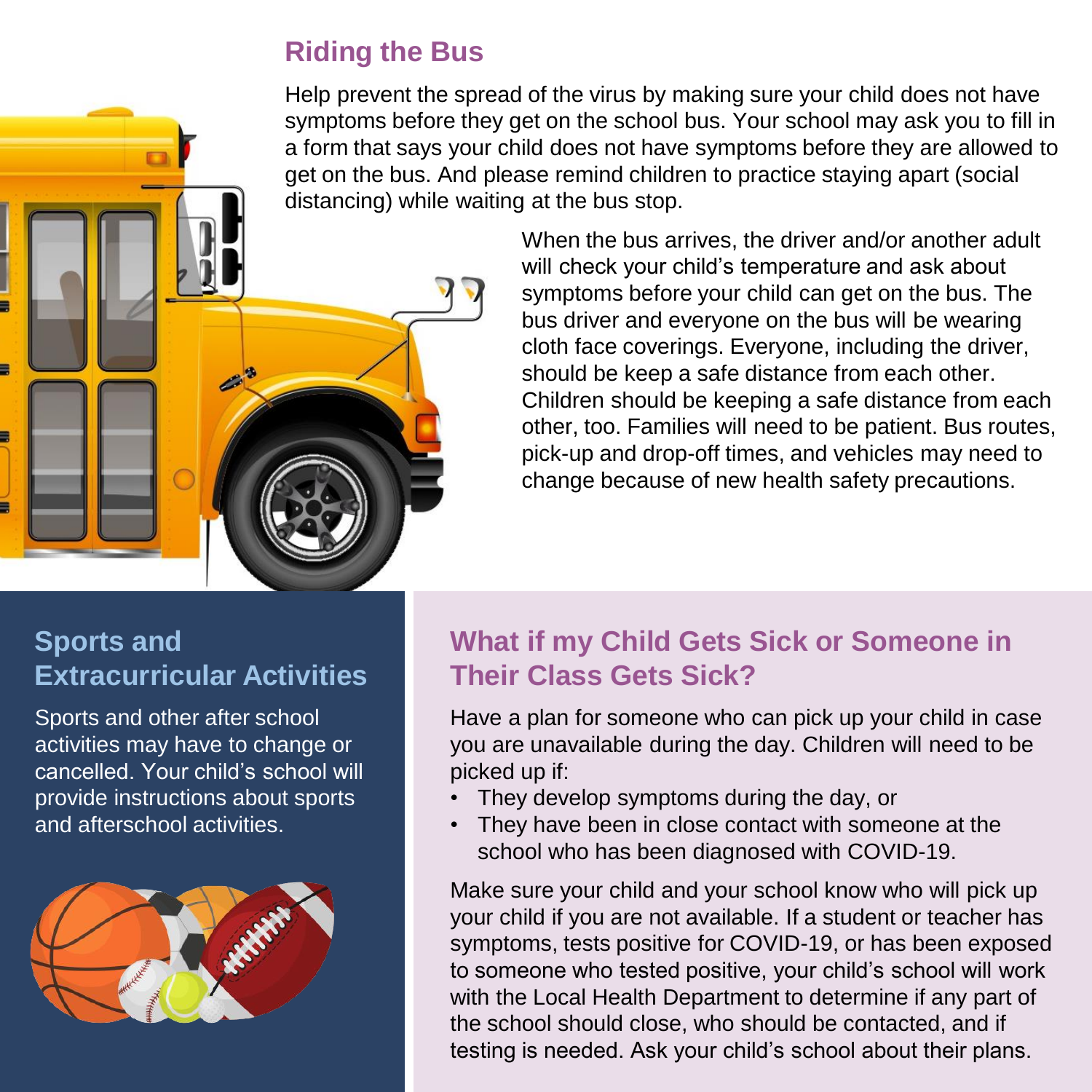

## **Checking in with your child**

Talk with your child in an age-appropriate way about how going back to school will feel different than usual. Encourage your child to share how they are feeling. All of these changes may be stressful for children. Check-in with your child often. Let them know that their feelings are okay. You can help your child, particularly for younger children, name how they feel. For example, saying out loud that it is ok if you feel sad or scared, or if you miss how school used to be. Share any concerns with your child's teacher. You might ask your child some of the following questions:

## **Younger Children:**

How are your friends at school?

What was your favorite activity today?

Are you happy to see your teacher?

What makes you feel safe and healthy when you are at school?

What is the hardest part of being at school?

Tell me some of the things the teachers at school ask you to do to stay clean, healthy, and safe.

Do you understand why we have to take the time to be safe at school? Tell me what you know!

## **Older children:**

Tell me about your classes - what feels different about school now? What feels similar to before?

How do you feel about the new health protocols at school? Do you understand why we have to take the time to do them?

What is the most difficult part about the new health protocols at school?

Which teachers do you feel most comfortable talking to?

What do you need to be your best self at school? How can I support you?

Are things beginning to feel more routine? Do your friends feel the same way?